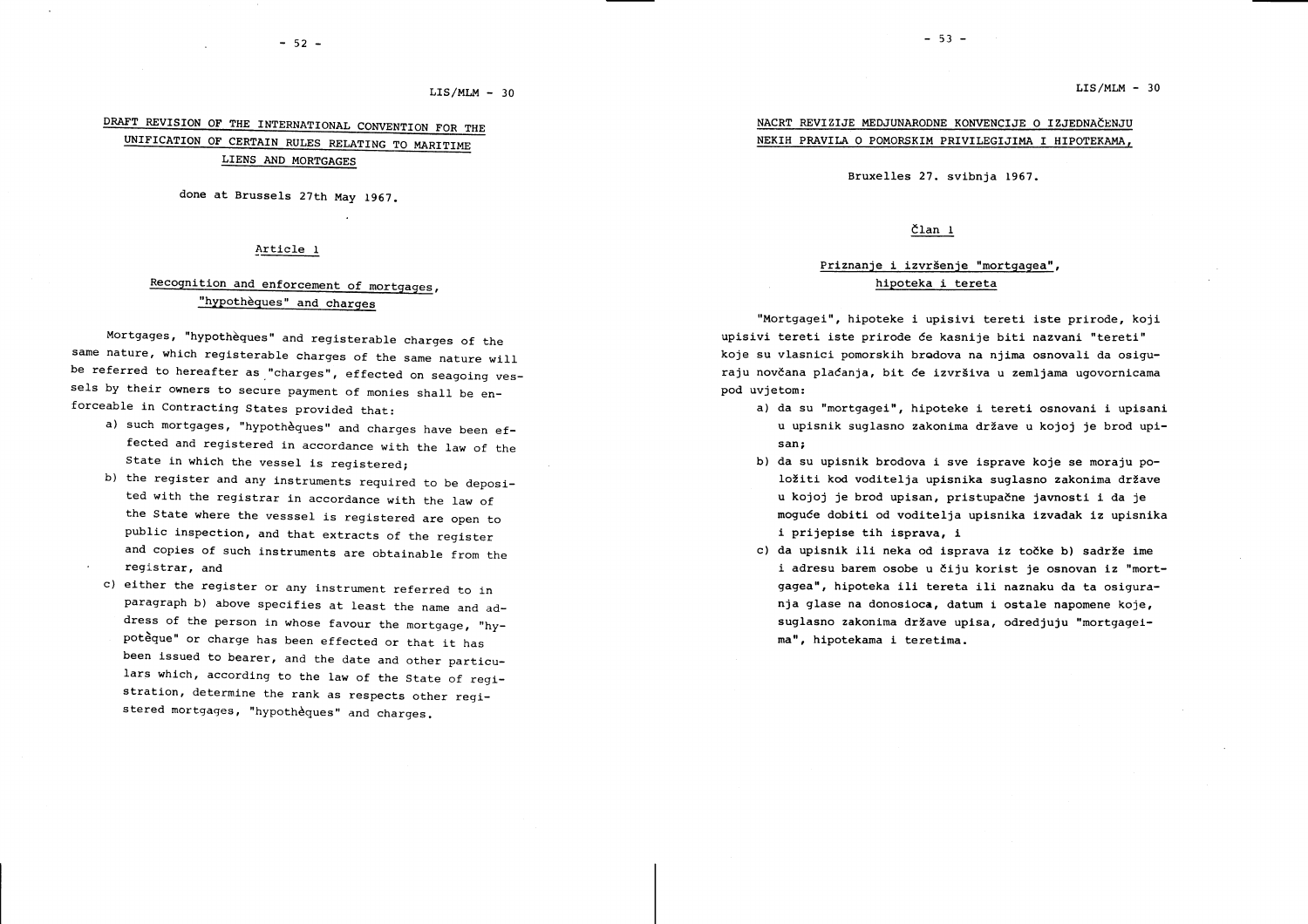## Article <sup>2</sup>

# Ranking and effects of mortgages, "hypothèques" and charges

The ranking of registered mortgages, "hypotheques" or charges as between themselves and, without prejudice to the provisions of this Convention, their effect in regard to third parties shall be determined by the law of the State of registration, however, without prejudice to the provisions of this Convention, all matters relating to the procedure of enforcement shall be requlated by the law of the State where enforcement takes place.

## Article <sup>3</sup>

# Change of ownership or registration

1. In the event of a voluntary change of ownership or registration of a vessel no Contracting State shall permit the owner to deregister the vessel wlthout the written consent of all holders of registered mortgages, "hypotheques" or charges.

2. A vessel which is or has been registered in a Contracting State whall not be eligible for registration in another Contracting State unless either:

- a) a certificate has been lssued by the former state to the effect that the vessel has been deregistered, or
- b) a certificate has been issued by the former State to the effect that the vessel will be deregistered when such new registration is effected.

## Article 4

## Maritime liens

l. Each of the following claims against the owner, demise state the second controlling the second legijem na brodu: charterer, manager or operator of the vessel shaIl be secured by a maritime lien on the vessel:

## član 2

# Red prvenstva i učinci "mortgagea", hipoteka i tereta

Red prvenstva upisanih "mortgagea", hipoteka i tereta medju njima i, pod rezervom odredaba ove Konvencije, njihov učinak prema trećima odredjuje se prema zakonu države upisa; mediutim, pod rezervom primiene odredaba ove Konvencije, na sve što se odnosi na postupak prinudnog izvršenja primjenjuju se zakoni države u kojoj se ono vrši.

## član 3

## Promjena vlasništva ili upisa

1. U slučaju dobrovoljne promjene vlasništva ili upisa broda nijedna država ugovornica neće dopustiti vlasniku brisanje upisa broda bez pismenog pristanka svih ovlaštenika "mortgagea", hipoteka ili tereta.

2. Brod koji je upisan ili je bio upisan u jednoj državi ugovornici neće se moći upisati u drugoj državi ugovornici osim ako:

- a) prva država izda svjedožbu kojom se potvrdjuje da je brod brisan ili
- b) prva država izda svjedodžbu kojom se potvrdjuje da će brod biti brisan onoga dana kad bude izvršen novi upis.

## dlan <sup>4</sup>

## Pomorski privilegiji

1. Svaka od sljedećih tražbina prema vlasniku, zakupniku, poslovodjl 111 brodaru broda bit Ce oslgurana pomorskim privl-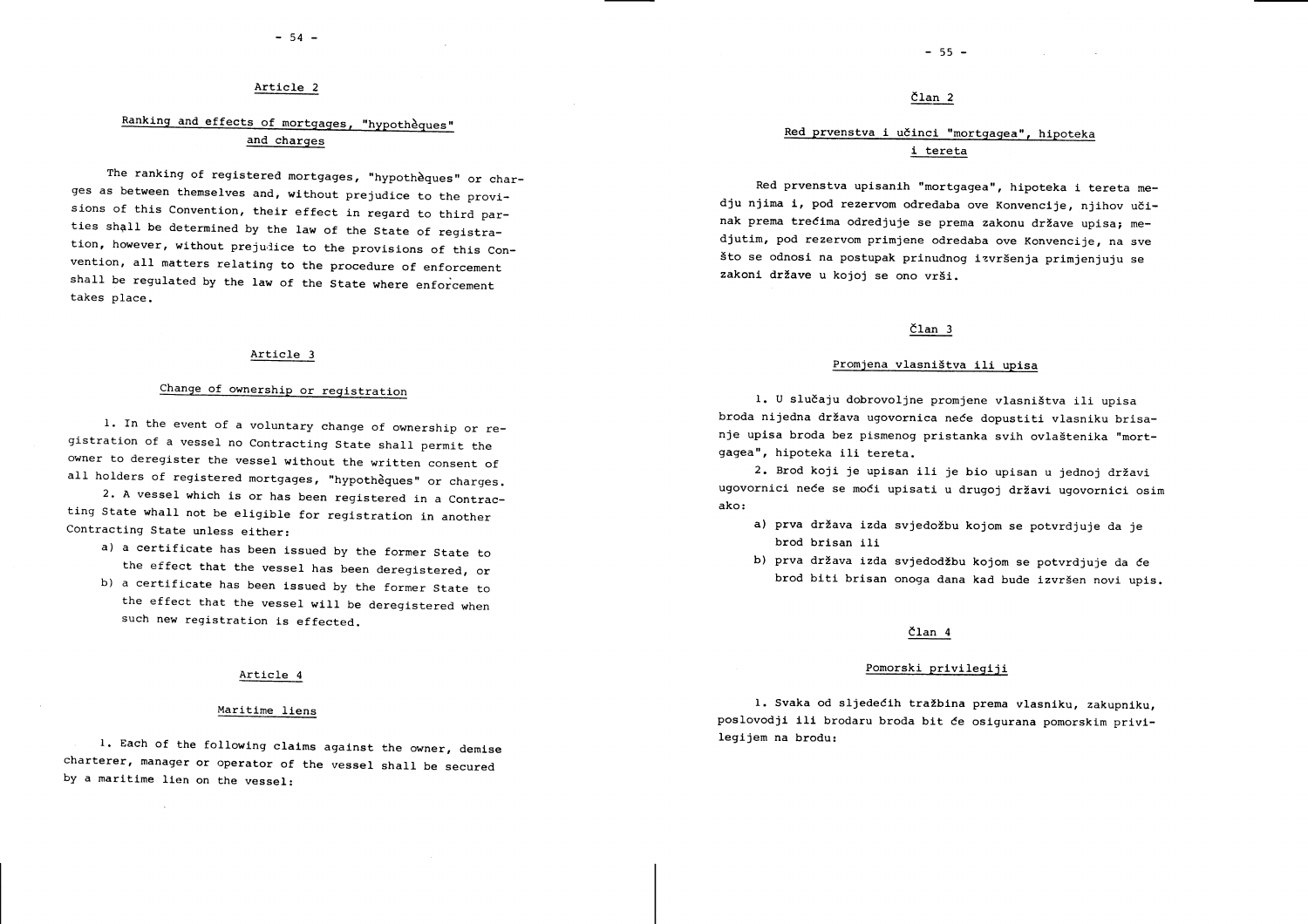- i) wages and other sums due to the master, officers and other members of the vessel's complement in respect of their employment on board the vessel, including social insurance contributions payable on their behalf:
- ii) port, canal, and other waterway dues and pilotage dues;
- iii) claims in respect of loss of life or personal injury occurring, whether on land or on water, in direct connection with the operation of the vessel;
- iv) claims based on tort arising out of physical loss or damage caused by the operation of the vessel other than loss of or damage to cargo, containers and passengers' effects carried on the vessel;
- v) claims for salvage, wreck removal and contribution in general average.

2. No maritime lien shall attach to a vessel to secure the claims as set out in subparagraphs iii) and iv) of paragraph  $1$ of this Article which arise out of or result from oil pollution or the radioactive properties or a combination of radioactive properties with toxic, explosive or other hazardous properties of nuclear fuel or of radioactive product or waste.

## Article 5

## Priority of maritime liens

1. The maritime liens set out in Article 4 shall take priority over registered mortgages, "hypothèques" and charges and no other claim shall take priority over such maritime liens or over mortgages, "hypothèques" or charges which comply with the requirements of Article I, except as provided in paragraph 2 of Article 6.

2. The maritime liens set out in Article 4 shall rank in the order listed, provided however that maritime liens securing claims for salvage, wreck removal and contribution in general average shall take priority over all other maritime liens which have attached to the vessel prior to the time when the operations giving rise to the said liens were performed.

- i) place i drugi iznosi koji se duguju zapovjedniku broda. časnicima i drugim članovima brodskog osoblja u vezi s niihovim zaposlenjem na brodu, uključujući doprinose za socijalno osiguranje koji se plaćaju u njihovo ime;
- ii) lučke naknade, troškovi plovidbe kanalima i drugim plovnim putovima kao i troškovi pilotaže;
- iii) tražbine za smrt i tjelesnu povredu koje su se dogodile na kopnu ili na vodi u izravnoj vezi s iskorištavanjem broda
- iv) deliktne ili kvazideliktne tražbine uslijed stvarnog qubitka ili oštećenja prouzročenog iskorištavanjem broda. a koji nije gubitak lli o5tedenje tereta, kontejnera i putničkih stvari prevoženih brodom:
- v) tražbine za spašvanje, uklanjanje podrtina i doprinose u zajedničku harvariju.

2. Nikakav pomorski privilegij neće teretiti brod radi osiguranja traZbina oznadenih u st. l, t. iii) i iv) ovog 61ana koje potječu ili proizlaze iz zagadjivanja naftom ili radioativnih svojstava ili kombinacije radioaktivnih svojstava <sup>s</sup> otrovnim, eksplozivnim ili drugim opasnim stvarima nuklearnog goriva, radioaktivnih proizvoda ili otpadaka.

## $\text{C}$ lan 5

## Prvenstvo pomorskih privileqija

1. Pomorski privilegiji nabrojeni u čl. 4 imaju prednost pred upisanim "mortgageima", hipotekama i teretima i nikakva druga tražbina nema prednost pred ovim pomorskim privilegijima ili pred "mortgagelma", hipotekama ili teretima koji odgovaraju zahtjevima iz čl. l izuzimajući odredbe čl. 6, st. 2.

2. Pomorski prtvllegijl nabrojenl u dI. 4 lmaju red prvenstva prema navedenom redoslijedu, ali ipak pomorski privilegiji koji osiguravaju tražbine za spašavanje, uklanjanje podrtina i doprinos u zajedničku havariju imaju prednost pred svim ostalim pomorskim privilegijima koji terete brod prije vremena u kojem su izvršene radnje uslijed kojih su nastali ti privilegiji.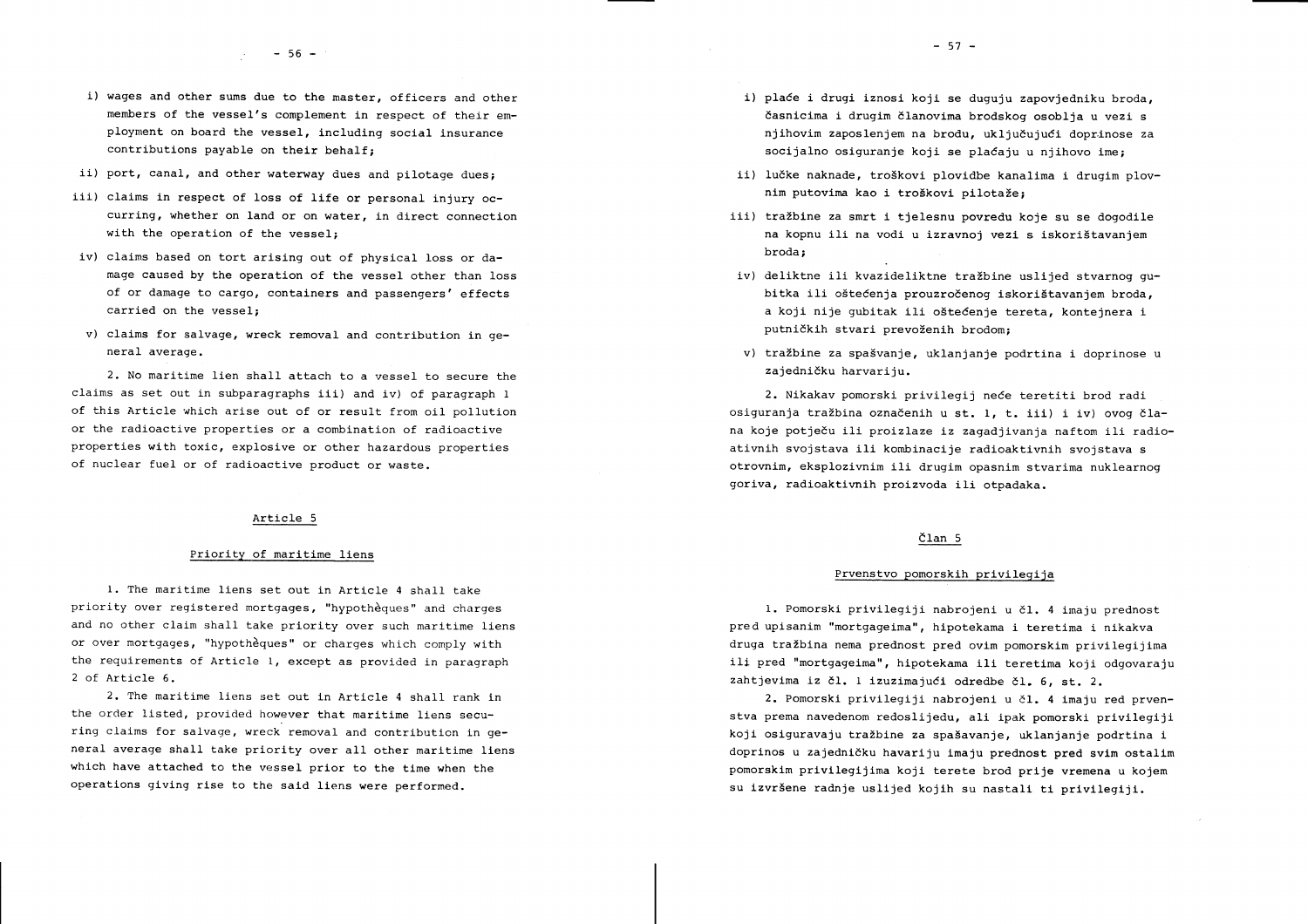3. The maritime liens set out in each of sub-paragraphs i), ii), iii) and iv) of paragraph 1 of Article 4 shall rank<br>pari passu as between themselves.<br>4. The maritime liens set out in sub-paragraph v) of pa-

ragraph 1 of Article 4 shall rank in the inverse order of the<br>time when the claims secured thereby accrued. Claims for con-<br>tribution in general average shall be deemed to have accrued on the date on which the general average act was performed; claims for salvage shall be deemed to have accrued on the date on which the salvage operation was terminated.

## Article 6

# Other liens and rights of retention

1. Each Contracting State may grant liens or rights of re-<br>tention to secure claims other than those referred to in Arti-<br>cle 4. Such liens shall rank after the maritime liens set out<br>in Article 4 and after registered mort rights of retention shall not prejudice the enforcement of ma-<br>ritime liens set out in Article 4 or registered mortgages, "hy-<br>pothèques" or charges which comply with the provisions of Article 1, nor the delivery of the vessel to the purchaser in connection with such enforcement.

2. If a lien or right of retention is granted in respect of a vessel in possession of either

- a) a shipbuilder, to secure claims for the building of the vessel or
- b) a ship repairer, to secure claims for repair, including reconstruction, of the vessel effected during such possession, such lien shall be postponed to, and such right of retention shall not prejudice the enforcement of, all maritime liens set out in Article  $4$ , but may take priority over registered mortgages, "hypotheques" or charges<br>on, or be exercisable against, the vessel. Such lien or retention shall be extinguished when the vessel ceases

3. Pomorski prlvilegiji nabrojeni u t. i), li), iii) i iv) st. 1, čl. 4 imaju jednako pravo prvenstva medjusobno.

4. Pomorski privilegiji nabrojeni u t. v) st. 1, čl. 4 imaju red prvenstva u obrnutom redoslijedu od redoslijeda vremena nastanka tražbina koje osiguravaju. Tražbine za doprinos u zajednidku havariju smatra se da su nastale onog dana kad se dogodio čin zajedničke havarije; tražbine za spašavanje smatra se da su nastale onog dana na koji su radnje spašavanja dovr-Sene.

## član 6

## Drugi privilegiji i pravo retencije

1. Svaka država ugovornica može priznati privilegije ili prava retencije i za osiguranje drugih tražbina pored onih spomenutih u čl. 4. Takvi će privilegiji imati red prvenstva iza svih pomorskih privilegija nabrojenih u čl. 4 i iza svih upisanih "mortgagea", hipoteka i tereta koji odgovaraju zahtjevima iz čl. l i takva prava retencije neće moći spriječiti izvršenje pomorskih privilegija spomenutih u čl. 4 ili upisanih "mortgag€€I", hipoteka i tereta koji odgovaraju zahtjevima iz čl. 1, niti predaju broda kupcu u vezi s takvim izvršenjem.

2. Ako je privilegij ili pravo retencije priznato u vezi s brodom kojl je u posjedu ili

a) nekog brodograditelja radi osiguranja tražbina za gradnju broda ili

b) nekog brodopopravljada radi osiguranja trazbina za popravak, uključujući preinaku broda izvršenu za vrijeme takvog posjeda, taj će se privilegij svrstati iza i takvo pravo retencije neće spriječiti izvršenje svih pomorskih privilegija nabrojenih u čl. 4, ali može imati prvenstvo pred upisanim "mortgageima", hipotekama 111 teretima na koii se mogu ostvarlti prema brodu. Takav privilegij ili pravo retencije ugasit će se ako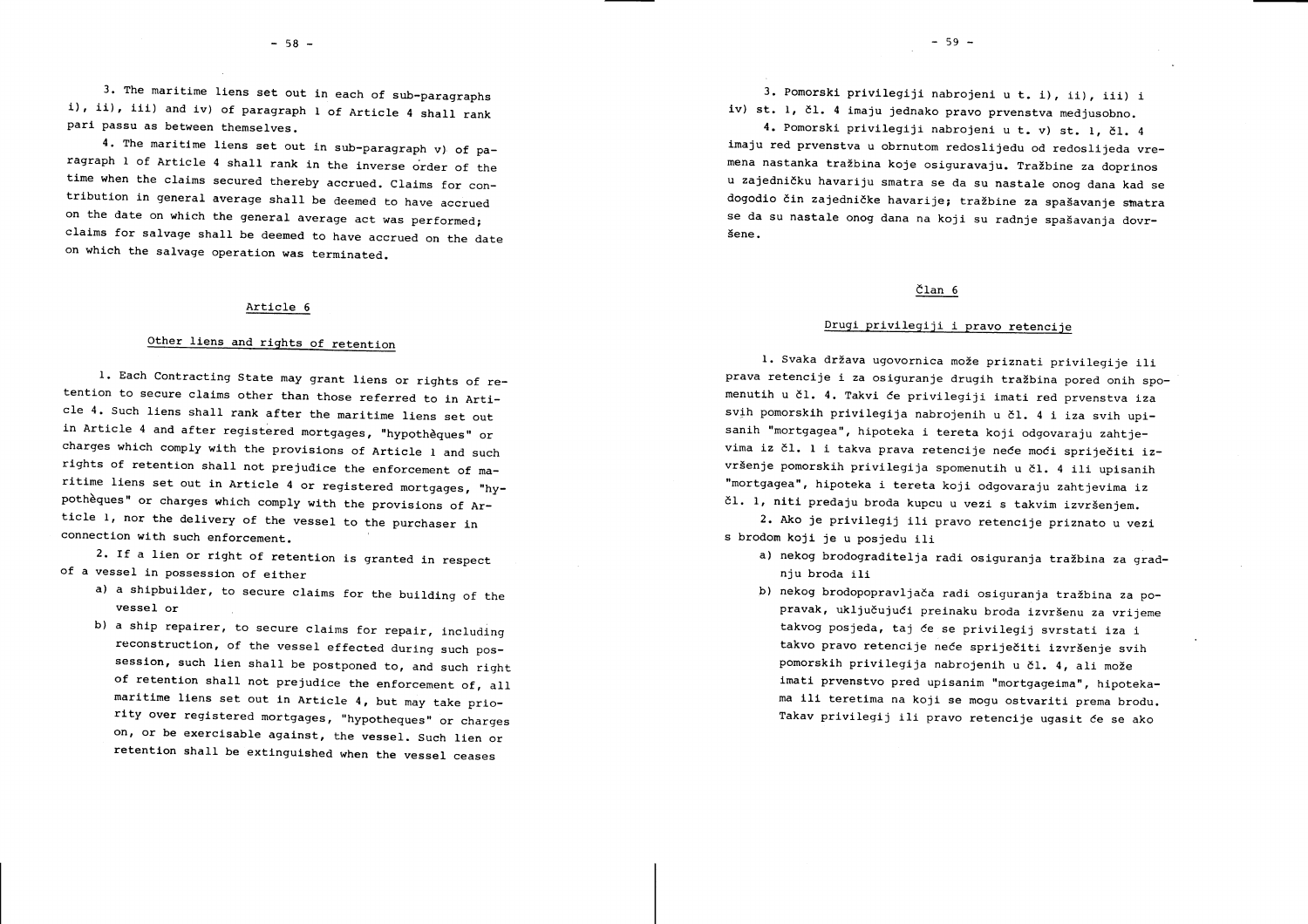to be in the possession of the shipbuilder or ship repairer, otherwise than in consequence of an arrest or seizure.

# Article 7 de de de la contrada de la contrada de la contrada de la contrada de la contrada de la contrada de l<br>De la contrada de la contrada de la contrada de la contrada de la contrada de la contrada de la contrada de la

The maritime liens set out in Article 4 follow the vessel ponorski privilegiji nabrojeni u članu 4 slijede brod bez of flag, except in the case of a forced sale. Each metal control of the case of a forced sale.

# Article 8 and 2011 and 2012 and 2013 and 2014 and 2014 and 2014 and 2014 and 2014 and 2014 and 2014 and 2014 and 2014 and 2014 and 2014 and 2014 and 2014 and 2014 and 2014 and 2014 and 2014 and 2014 and 2014 and 2014 and 2

# Extinction of maritime liens and the set of the control of maritime liens of the set of the control of maritime liens of the control of maritime liens of the control of maritime in the control of the control of the control

1. The maritime liens set out in Article 4 shall be extinguished after a period of one year from the time when the claims secured thereby arose unless, prior to the expiry of such period, the vessel has been arrested or seized, such arrest or seizure leading to a forced sale.

2. The one year period referred to in the preceding paragraph shall not be subject to suspension or interruption, provided however that time shall not run during the period that the arrest or seizure of the vessel is not permitted by law.

# Article 9 elan 9 elan 9 elan 9 elan 9 elan 9 elan 9 elan 9 elan 9 elan 9 elan 9 elan 9 elan 9 elan 9 elan 9 elan 9 elan 9 elan 9 elan 9 elan 9 elan 9 elan 9 elan 9 elan 9 elan 9 elan 9 elan 9 elan 9 elan 9 elan 9 elan 9 el

# Assignment and subrogation exercises are considered to the Cesija i subrogacija

The assignment of or subrogation to a claim secured by a cesija ili subrogacija tražbine osigurane nekim pomorskim<br>maritime lien set out in Article 4 entails the simultaneous expression and privilegion paracological and in assignment of or subrogation to such maritime lien. Sub example and the subrogaciju takvog pomorskog privilegija.

# Characteristics of maritime liens experience of the liens of maritime liens of the liens of maritime liens of the strain privilegies of the strain privilegies of maritime liens of the strain privilegies of the strain privi

notwithstanding any change of ownership or of registration or obzira na promienu vlasništva ili upisa ili zastave, osim u slu-

1. Pomorski privilegiji nabrojeni u čl. 4 gase se po isteku roka od godine dana od dana nastanka osigurane tražbine, osim ako prije isteka toga roka brod bude zaustavljen ili zaplijenjen, s time da takvo zaustavljanje ili zapljena dovedu do prinudne prodaje.

2. Rok od godine dana predvidjen u prethodnom stavu ne može se obustaviti niti prekinuti, no ipak ovaj rok ne teče za vrijeme za koje zaustavljanje ili zapljena broda nisu dopušteni po zakonu.

privilegijem nabrojenim u čl. 4 ima za posljedicu cesiju ili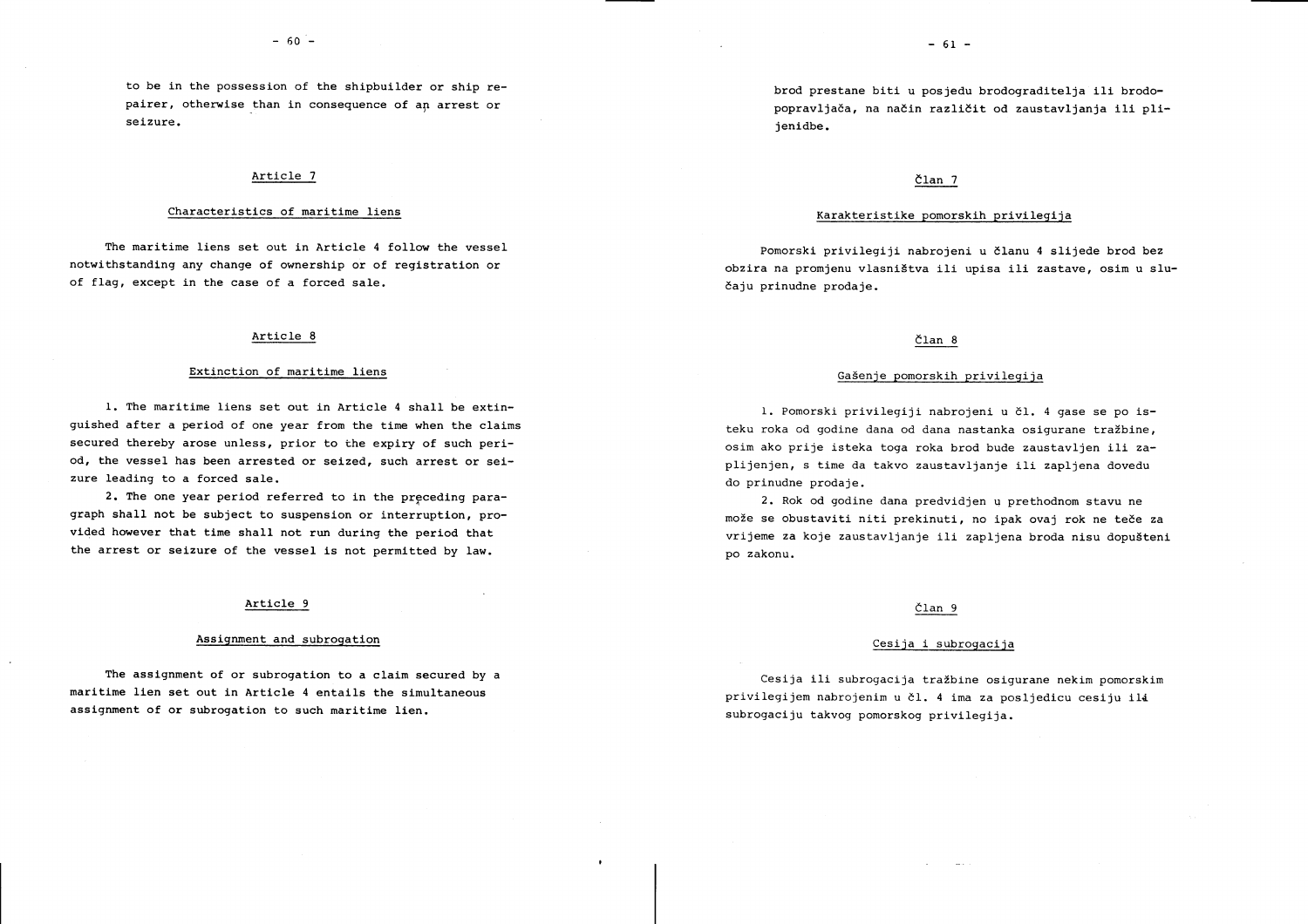## Article 10

## Notice of forced sale

Prior to the forced sale of a vessel in a Contracting State the competent authority of such State shall give, or cause to be given, at least thirty days written notice of the time and place of such sale to:

- a) all holders of registered mortgages, "hypothèques" or charges which have not been issued to bearer;
- b) such holders of registered mortgages, "hypothèques" and charges issued to bearer and to such holders of maritime liens set out in Article 4 whose claims have been notified to the said authority;
- c) the registrar of the register in which the vessel is registered.

## Article II

## Effects of forced sale

1. In the event of the forced sale of the vessel in a Contracting State all mortgages, "hypotheques" or charges except those assumed by the purchaser with the consent of the holders and all liens and other encumbrances of whatsoever nature shall cease to attach to the vessel, provided however that:

- a) at the time of the sale, the vessel is in the jurisdiction of such Contracting State, and
- b) the sale has been effected in accordance with the law of the sald State and the provisions of this Convention.

2. The costs and expenses arising out of the arrest or seizure and subsequent sale of the vessel and of the distribution of the proceeds shall be paid first out of the proceeds of sale. The balance of the proceeds shall be distrlbuted among the holders of maritime llens, Iiens and rlghts of retention mentioned in paragraph 2 of Article 6 and registered mortgages, "hypothèques" or charges ln accordance wlth the provlslons of this Convention to the extent necessary to satisfy their claims.

## Član 10

## Obavijest o prinudnoi prodaji

Najmanje 30 dana prije prinudne prodaje broda u jednoj od država ugovornica nadležna vlast te države pismeno će obavijestiti ili će se pobrinuti da budu obaviješteni o danu i mjestu prodaje:

- a) svi ovlaštenici iz upisanih "mortgagea", hipoteka i tereta koji ne glase na donosioca:
- b) oni ovlaštenici iz upisanih "mortgagea", hipoteka i tereta koji glase na donosioca i ovlaštenici iz pomorskih privilegija nabrojenih u čl. 4 čije su tražbine prijavljene toj vlasti:
- c) voditelj upisnika brodova gdje je brod upisan.

# <u>član 11</u>

### U6inci prinudne prodaje

1. U slučaju prinudne prodaje broda u jednoj od država ugovornica svi "mortgagei", hipoteke i tereti osim onih koje je preuzeo kupac na svoj teret s pristankom ovlaštenika, svi privilegiji i druga optereCenja bilo koje vrsti prestaju teretiti brod pod uvjetima:

- a) da se brod u času prodaje nalazio u sudbenosti te dr-Zave ugovornice, i
- b) da je prodaja izvršena suglasna zakonu te države i odredbama ove Konvencije.

2. TroSkovi i izdaci koji su proiuzrodeni zaustavljanjem, plijenldbom i1i naknadnom prodajom broda i razdiobom kupovine bit će plaćeni prvenstveno od ostvarene prodajne cijene. Ostatak će biti podijeljen ovlaštenicima pomorskih privilegija, privilegija i prava retencije spomenutih u st. 2, čl. 6 i upisanih "mortgagea", hipoteka ili tereta suglasno odredbama ove Konvencije do iznosa potrebnog za podmirenja njihovih tražbina.